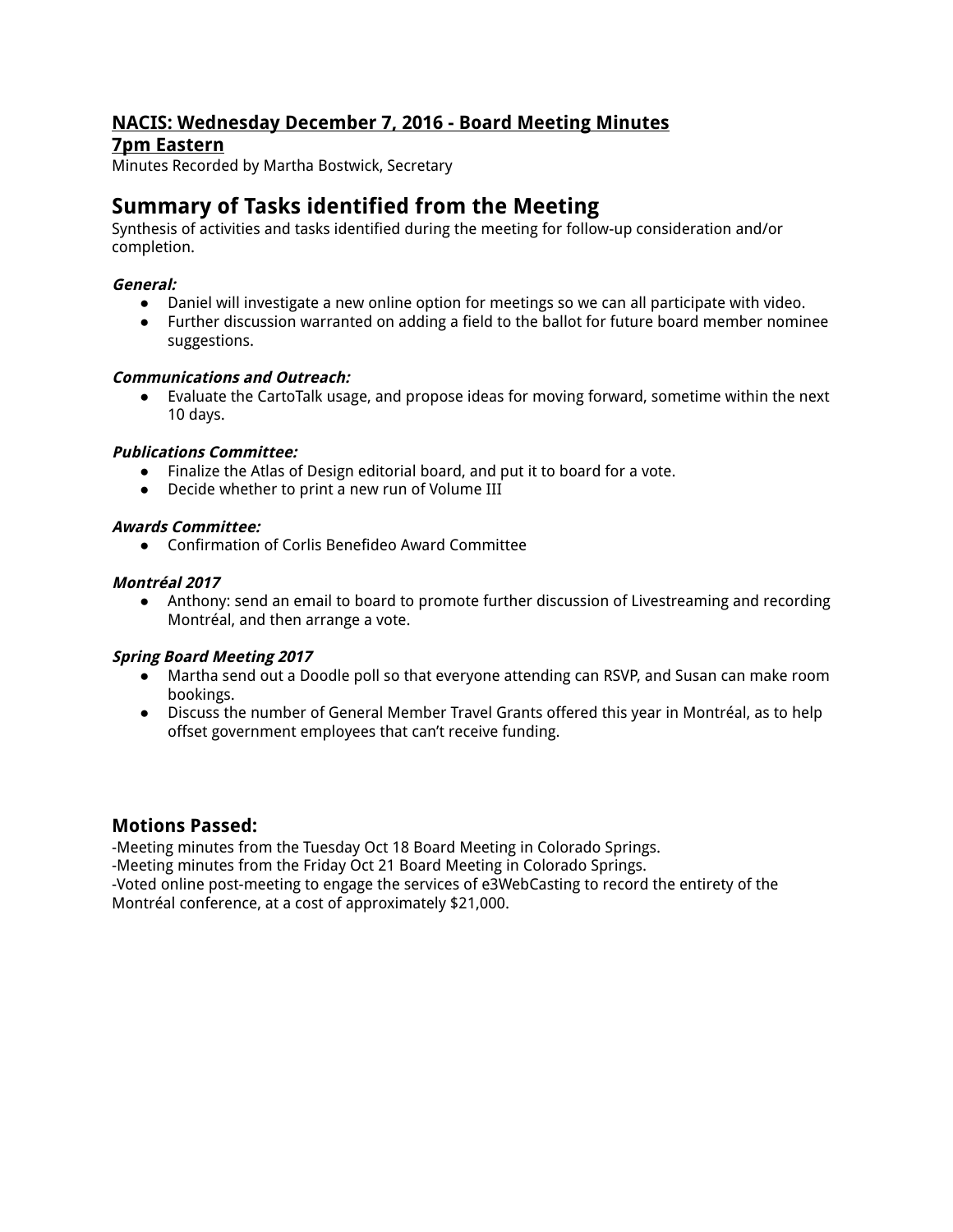## **Board Composition:**

#### **Executive Office (non-voting)**

Tanya Buckingham | Executive Director (term expires 1/2017) (regrets) Susan Peschel | Business Manager (un-termed) Daniel Huffman | Director of Operations (term expires 1/2019)

#### **Executive Board (voting)**

Amy Griffin | Past President (term expires 10/2017) Anthony Robinson | President (term expires 10/2017) Fritz Kessler | Vice President & Program Chair Montréal (term expires 10/2017) Ginny Mason | VP-Elect (term expires 10/2017) Mary Beth Cunha | Treasurer (term expires 10/2018) Martha Bostwick | Secretary (term expires 10/2017)

#### **Board of Directors (voting)**

Andy Woodruff (term expires 10/2017) (regrets) Brooke Harding (term expires 10/2017) Matt Dooley (term expires 10/2017) Rosemary Wardley (term expires 10/2018) Nick Martinelli (term expires 10/2018) Donna Genzmer (term expires 10/2018)

Travis White | Student Board Member (term expires 10/2017)

#### **Ex-officio Members (non-voting)**

Patrick Kennelly | Editor of Cartographic Perspectives (term expires 12/2016) (regrets) Hans van der Maarel | Editor of CartoTalk (term expires 12/2018)

Quorum is ⅔ of voting members in attendance (9 people required, 12 in attendance, we meet quorum).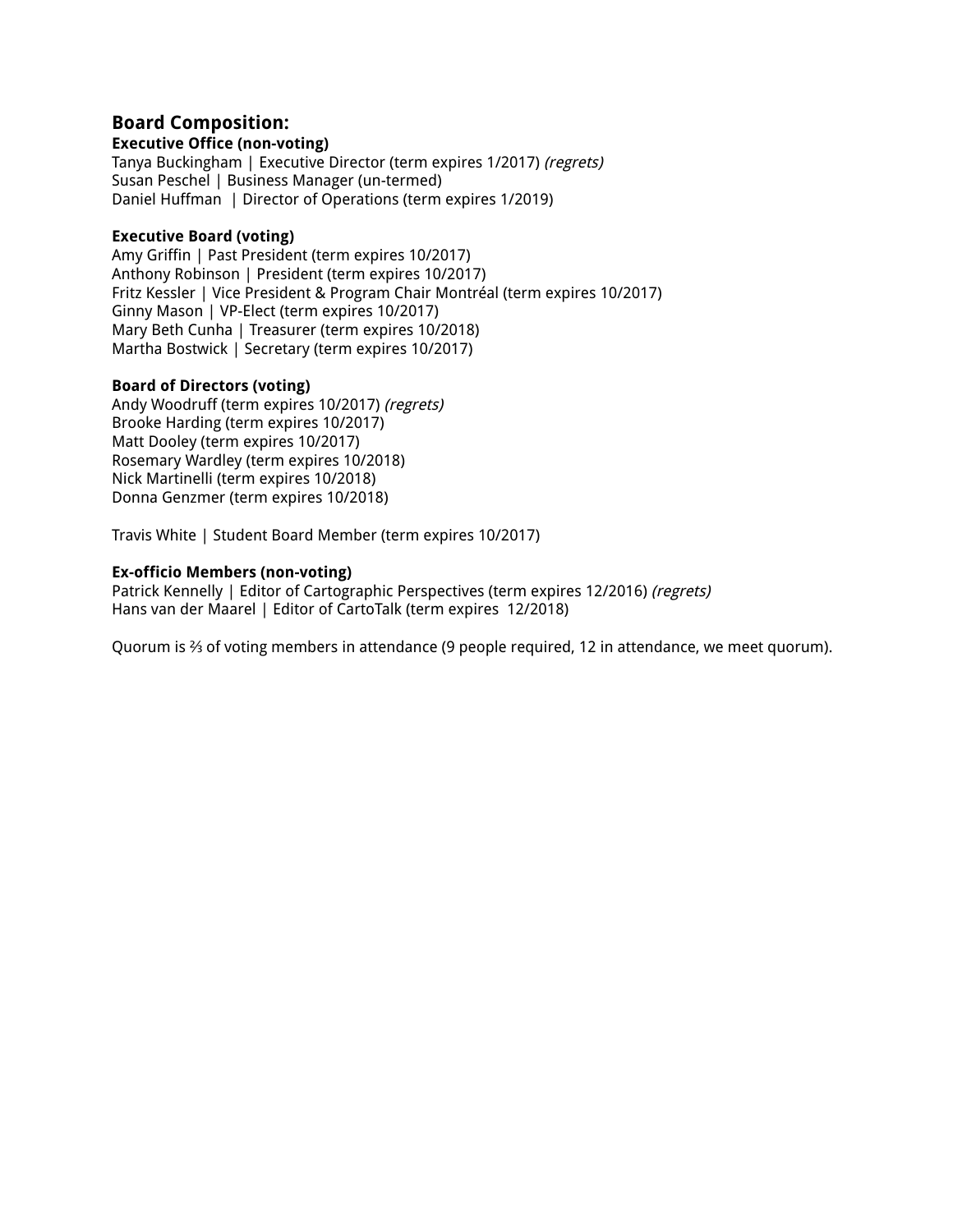#### **NACIS: December 7, 2016 - Board Meeting Minutes Google Hangouts 7pm Eastern**

**Welcome** | Anthony Robinson, Fritz Kessler

-Welcome to the late start of the first board meeting!

-Hope everyone a chance to review the agenda and the last sets of minutes.

-Apologies for the technical difficulties. We will hopefully have this figured out before the next online meeting!

## **Minutes Approval** | Martha Bostwick

● Tuesday PM Board Meeting Minutes

● Friday Board Meeting Minutes

-Does anyone have any comments or suggestions to make regarding the meeting minutes from Colorado Springs? Either Tuesday or Friday?

-Fritz made a motion to approve the Tuesday minutes. Mary Beth seconded the motion. All voted in favour. Motion passed.

-Amy made the motion to approve the Friday minutes. Donna seconded the motion. All voted in favor. Motion Approved.

## **Colorado Springs Recap** | Anthony Robinson

- https://pennstate.qualtrics.com/results/public/cGVubnN0YXRlLVVSXzA2OFhyRFlwM0sxTkQ2ZC0 1ODBmN2Q4NzQxYjYyNzFiMDBlNzk2MDI= (nacis2016 access code)
- PCD videos are up: https://www.youtube.com/channel/UCxleHCzc6YynGbzJMWx6C7w/videos?shelf\_id=0&sort=dd&v iew=0

-The final accounting results look like we did really, really well financially. Susan, do you have anything you want to add?

-Susan: The numbers are final as far as she knows right now, it might change slightly - there are a few charges she thought would be on the bill that didn't show up.

-Anthony: After expenses we made \$48,000, which is awesome.

-Susan: Final attendance numbers are: 340 people altogether, 127 first timers.

-Susan: It was a combination of things that we can't guarantee each year. Some of the things were cheaper, and the hotel hosted a lot of our social events which would have cost us at least \$5-or so thousand dollars. It led to creation of such a successful conference.

-Anthony: The streaming costs are also factored into these numbers.

-More details will come at the Spring Board Meeting, and we can discuss more then if you have any questions.

Survey:

-There was a lot of response to the survey.

-We won't review in detail right now, as we are so far behind, and there isn't a lot of new or surprising information.

-It's most important for Fritz and Ginny to review for upcoming conference planning.

-There were several questions about streaming and it's impact on attendance.

PCD Videos:

-Andy did a great job working on this, and verifying with all presenters that they were still okay with having their sessions uploaded, and then getting them up on the YouTube channel.

-Statistics from Andy: So far we have around 1100 views, totalling about 5700 minutes of viewing time. Translates to an average of about 5 minutes per view, which is pretty good. This is quite typical of all online streaming.

-Pretty nice to see a lot of interest already in the videos.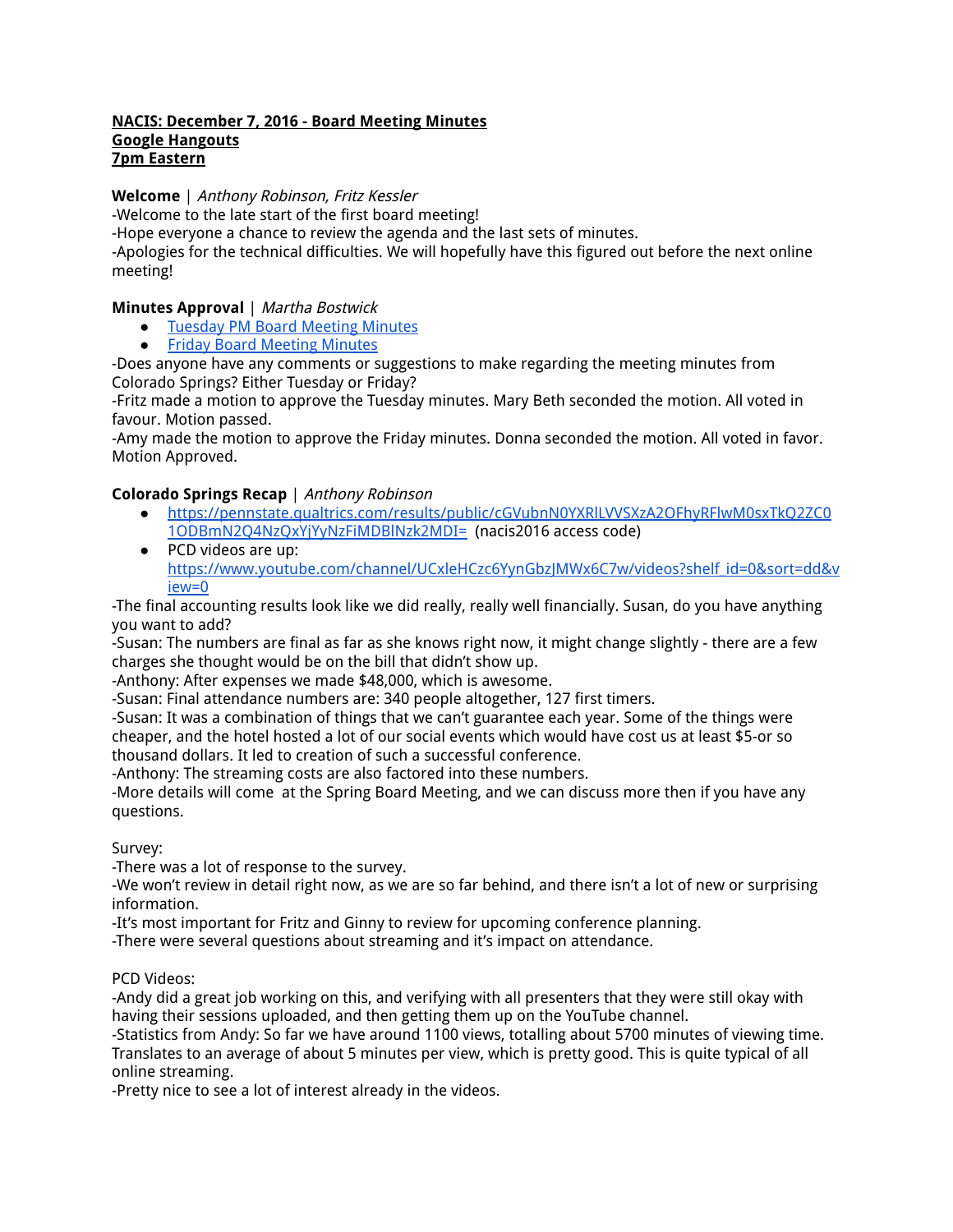#### **Montréal 2017 Update** | Fritz Kessler

-Susan and Fritz have worked hard to set up NNO. It will be at the Bier Market, right across the street from the hotel. They are currently working on fine tuning the menu.

-Susan will put the deposit down tomorrow, so it's all secured for us.

-Logo: Ginny circulated a design to the board with positive feedback, so it's done!

-Anthony: We got a quote from e3 for \$21,000 for the entire meeting, or about \$5,500 for PCD only. They didn't give a timeframe for us to make the decision.

-Fritz: The survey did show a favourable opinion for recording both PCD and extending it through the conference. His takeaway from the survey was a preference for extending it to the entire conference. -Amy: The least favourable opinion was to raise fees to pay for it?

Daniel: Is there a difference in cost between live streaming and just recording video for later? -Amy: The difference in price is very trivial.

-Anthony: Maybe a couple hundred dollars. Most of the cost is in the actual filming, so it's totally negligible to stream.

-Fritz: It seems like a precedent may have already been set with PCD this year to have streaming. -Anthony: It may be good to do streaming in a year when we might not have as much attendance, such as this year in Montréal.

-We must make clear that participation in the recording is optional, and alleviate some people's anxieties about being recorded.

-Daniel: THis is a good time to take a risk, but we need to keep in mind that we might not be in this position financially in the future, and need to think about a plan to keep it going - long term funding options..

-Anthony: Do we want to make a decision now, or let it percolate for a bit?

-Mary Beth: She's on board personally.

-Tanya: Should we do some email discussion and then an email vote, since we have people that can't discuss as well tonight?

Anthony: Good idea, he'll get an email out to the board soon to promote discussion, and then we will have a vote on how to proceed.

\*\* Addendum to meeting: Online email discussions were held from December 7–15, and a vote was held through Doodle Poll. The vote stated:

"Please indicate whether you are in favour of engaging e3WebCasting's services to live stream and record the entirety of the Montréal conference, for <sup>a</sup> cost of approximately \$21,000."

We received 12 Aye votes, which indicated the vote passed and we can proceed with hiring e3WebCasting to record the conference.

#### **Awards Committee** | Matt Dooley

-Robin Tolochko has agreed to a 3-year term as the SDMC coordinator.

-Corlis Benefideo Award Committee: Nick Martinelli is chair, Aaron Cope is pretty sure he's on board, and, Caroline isn't sure (around 80-85% yes, as per feedback from Nick Martinelli). -will have a committee in place by January 1st.

#### **Publications Committee** | Ginny Mason

AoD Editorial Update:

-There are only 71 books in stock. We have netted around \$11,500.

-It looks like we will be out of stock of Volume III by end of the week. We'll put a hold on all sales when there are 20 left so they have a few in reserve.

-With the selling of Volume II From Eastview, along with the holiday discount there are 125 sold, so they are moving fairly quickly. There are still 24 in stock at Amazon that they finally found and will be delivering to Eastview soon.

-In total we have sold 817 books.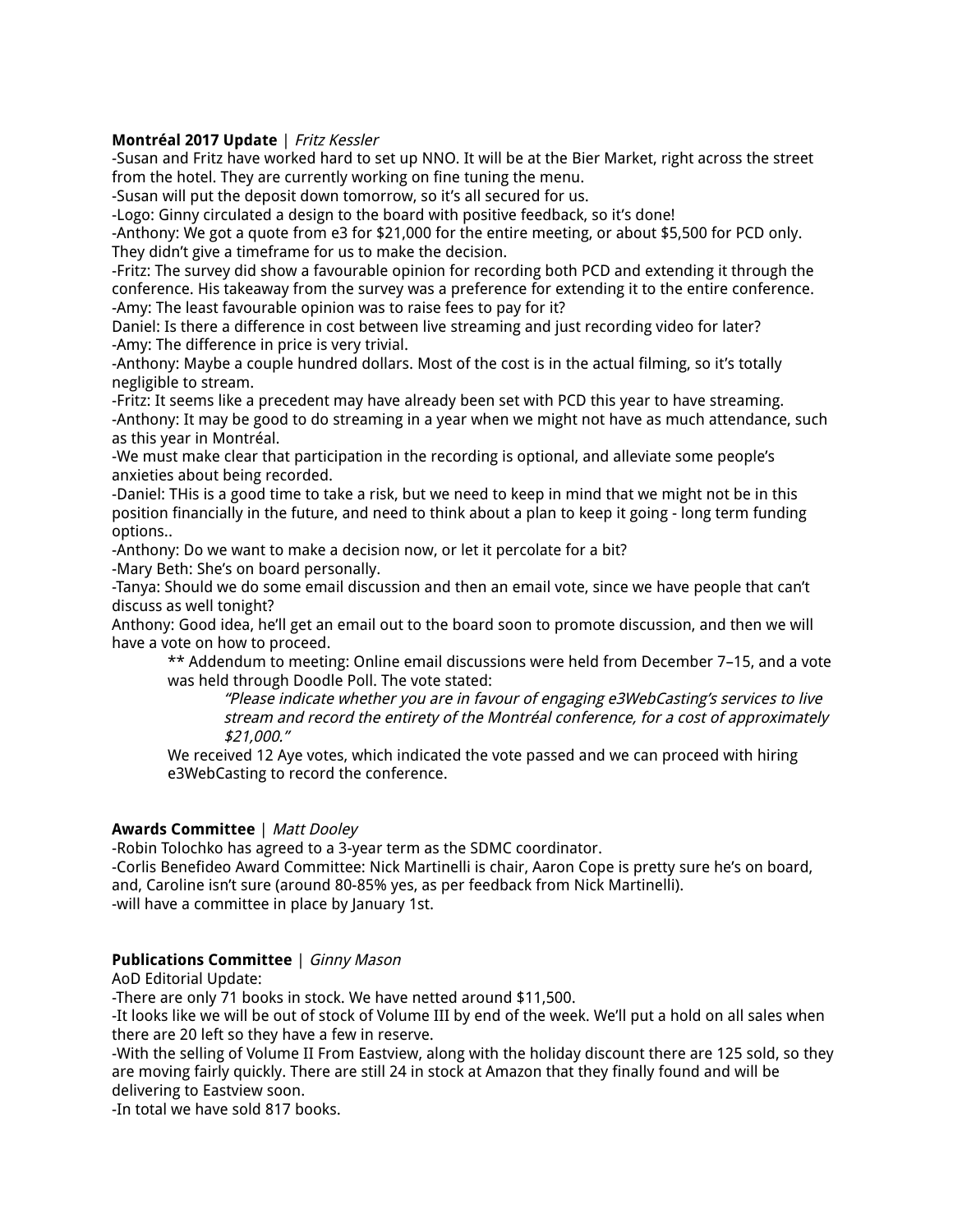-Marty is stepping down as main editor, Alethea has agreed to step up into the role. We are currently discussing who to join board to help her. She just agrees earlier in the week, so Nat, Sam, Marty and Ginny are discussing who would work on the book with her. Alethea should be a part of that conversation.

-Marty and Nat are looking into costs to re-stock volumes II and III.

-Daniel: Don't forget that the editors need to have a board vote of appointment. Current AoD people suggests replacements, then the board approves them.

-Ginny: okay, let's wait for voting until we have a full slate lined up.

-Anthony: Should we print more of Volume III?

-Ginny: It just came up this morning, they haven't had a chance to look into new print runs yet. They will address it in the next couple of weeks.

-Right now Sam Matthews is fielding orders, and sending to Eastview, so they are working on a new workflow for this.

-Sam is also documenting all procedures in GitHub, and is looking at moving this all to Teamwork.

#### **Communications and Outreach** | Tanya Buckingham

-They are working on an updated plan for 2017, and will send an update by email to make sure we can all hear/see it.

-They had a meeting last week and are working on ways to move forward. Due to the weird phone setup today, she will email the report to everyone post meeting.

\*\*Email contents as follows:

We met on Nov 29 by voice on Skype.

Attendance:

Andy Woodruff, Rosemary Wardley, Donna Genzmer, Daniel Huffman, Anna Lee Bard, Alicia Iverson

Absent: Katie Kowalsky, Adam Wilbert

#### Agenda:

- 1. Review goals set last year for the Special Outreach plan
- 2. Review previous year's work, and progress
- 3. Set the goals for this year related to diversity
- 4. Assign tasks

The committee is tasked to do the following:

- *●* Develop the 2017 Special Outreach plan
- *●* As part of the Special Outreach plan, search for groups who could benefit from communicating their message via maps (can be extremely local scale)

Options offered through brainstorming:

The list contains everything suggested at the meeting, and is in order from the items that had the most interest to least. Small groups of 2-3 people will explore the sub-tasks for the top projects. Each group will first research options for moving forward, propose their suggestion to the board, and begin work moving forward.

- *●* Review code of conduct (evaluate how/where it can be more robust)
- *●* Mentorship programs
- *●* Identify and reach out to universities who serve more diverse student body (What about K12?) more information: http://www.aag.org/cs/programs/diversity/aligned/hbcus, http://diverseeducation.com/article/1639/, https://www.researchgate.net/publication/236766059\_GIS\_Educational\_Opportunities\_a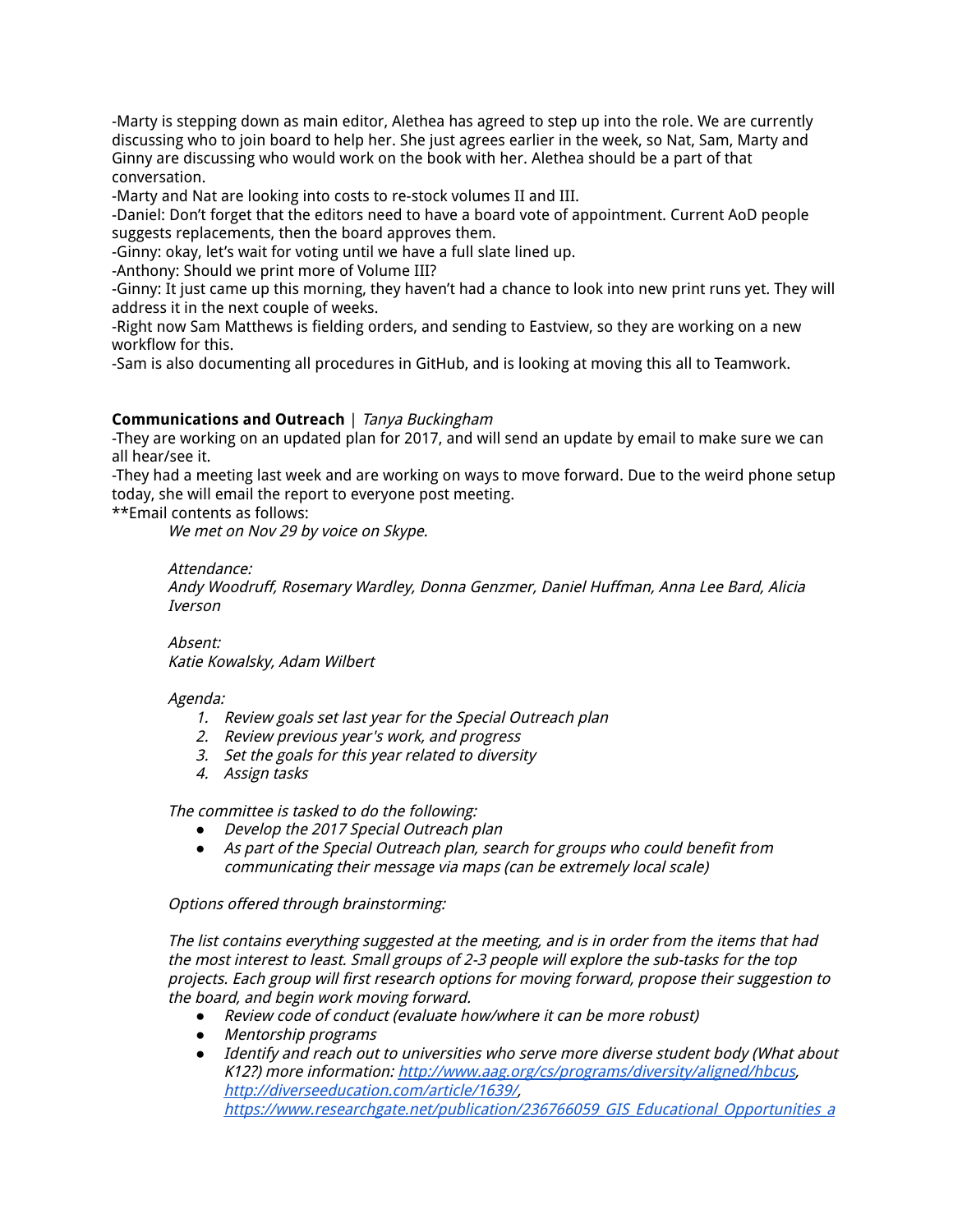t Historically Black Colleges and Universities in the United States)

- *●* Collaborate through <sup>a</sup> shared project or workshop (http://nia.ecsu.edu/onr/02summer/080402gis/attgis.html)
- *●* Send communication to NACIS about our committee plans (send by January)
- *●* Identify an organization that we (NACIS) could partner with to create maps who could present at <sup>a</sup> future meeting (I think keynotes are locked in for 2017, but 2018 might be an option for opening keynote) -- something like http://mappingpoliceviolence.org/
- *●* How can we be intentional about subtle/not-so-subtle messaging that we may intentionally be promoting? Can we put something in place so we are always asking this of our organization?
- *●* Explore and write proposal for "Bring <sup>a</sup> Friend" program

The assignments will be shared shortly, but we'll be turning focus to Cartotalk in the next week. \*\* End of Email

## **CartoTalk** | Anthony Robinson

-This discussion has been carried over from Colorado Springs meetings.

-We don't have a specific idea for an agenda item, he just wants to know if anyone has ideas. -Tanya: We had talked about Outreach & Communications to move on this as an arm of that committee, so it's on their list of tasks to move on this year.

-Rosemary: She talked to a few people at the conference, more about waht technology discussion platforms they prefer to use, not specifically CartoTalk. Does this need to be an urgent matter, or can we just discuss.

-Amy: This will have an impact on the tech person position, so we need to have a decision on what to do with it - keep it or junk it. We will need to know whether the person we hire as a tech admin has the correct suite of skills to implement any CartoTalk changes. So yes, there is at least a little bit of urgency. -Anthony: Nobody has made an argument yet to keep it as it is. Has anyone made that arguement, or would like to? That seems telling.

-Travis: He's been keeping tabs on it since Colorado Springs, and there really isn't much traffic. -Rosemary: There were still people that use it, but maybe only as an archival resource, or for non-NACIS members, so it might be beneficial to keep as an archive. It would be good to at least survey their users. -Anthony: it might be good to maintain as a static archive.

-The act of conversion to maintain as a static archive would be something a tech person would do. -Amy: We will need to discuss and come to some decision on things sooner than later. It would be crazy to put off hiring someone we clearly need, just because we can't come to a decision on what we want to happen with CartoTalk. We need to come to some conclusion on what to do at the Spring Board Meeting, so we can move on hiring someone at that point.

-Martha: Do we even want to push it off that far to make a decision, or do we want to get it done in the next week or two so that the Spring Board Meeting can be used for making significant process on the actual hiring of someone for the Tech Admin position?

-Amy: What's happening with the Tech Admin Position at this point is that we are ... \*\*\*

Secretary's internet connection froze up and conversation was lost. For approximately 1 minute no discussion was able to be heard.

\*\*\*

-Anthony: … and I'm leaning to the direction of what Martha has suggested now that this is a decision we can make pretty soon. He is hesitant to vote without Hans having any input, or being on this call and discussion.

-Daniel: As Tanya has said, it's something the Communications and Outreach Committee can meet on and make movement.

-Anthony: Let's have them meet in the next 10 days, give us their opinions and we will vote. Good. It gives us a deadline, since it does sound like this is holding up our progress on the Tech Admin position.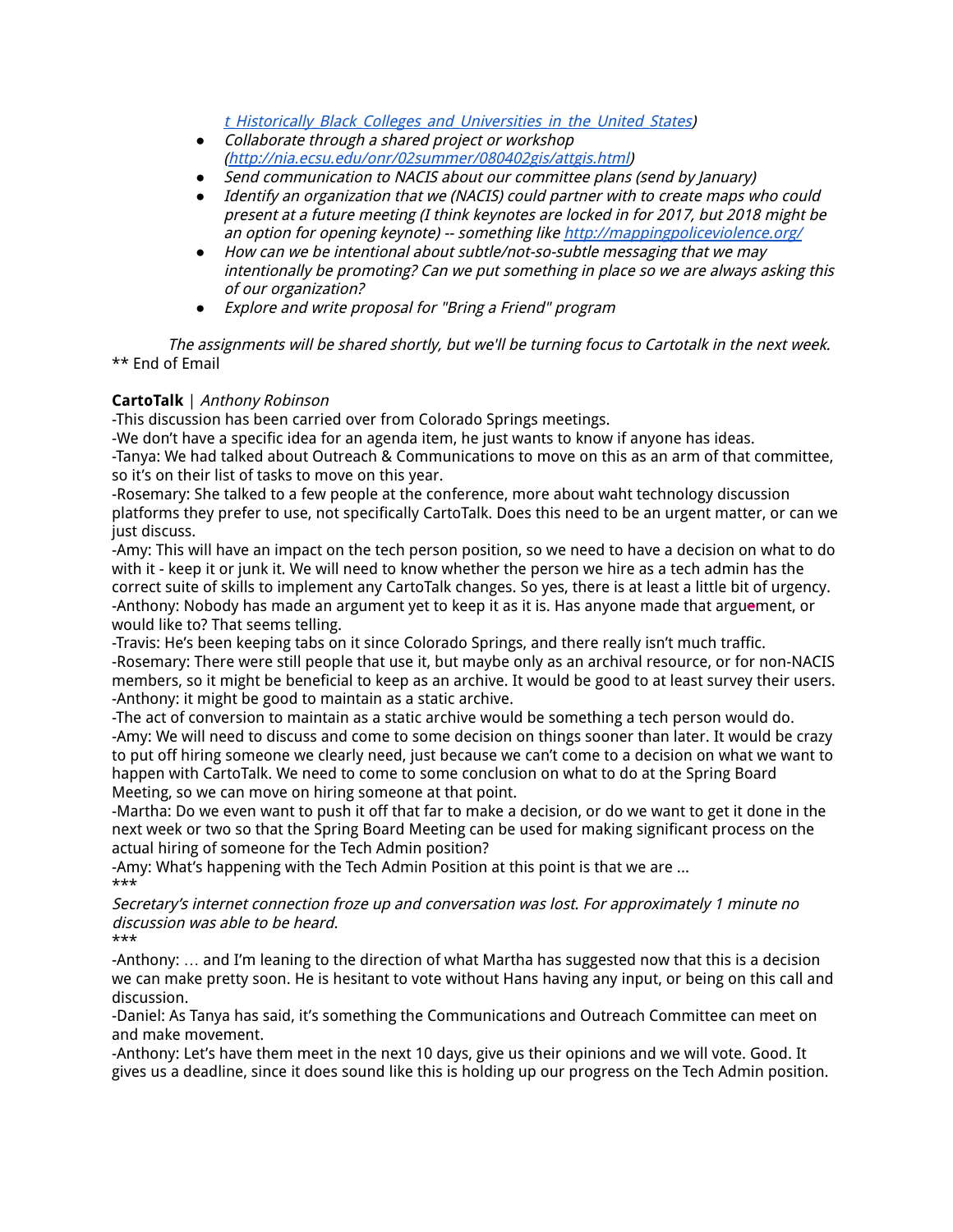#### **NACIS 2019 Location search** | Anthony Robinson

-we've got a few days left in the timeline to submit ideas for a 2019 location. Please participate in this. -There is a link that Anthony sent around by Google Doc for people to add their hotel options: -Rosemary: she was curious as to whether we need to go so far as contacting the hotel, or just looking for general information.

-Anthony: no, don't go for direct contact with hotels.

-Susan: yes, we just need a starting point.

#### **Spring Board Meeting (SBM)** | Anthony Robinson, Susan Peschel

-Travel info will be sent along soon - reminder that SBM date is all day on Saturday, February 18th in Milwaukee. Plan on arriving on the Friday beforehand and departing on Sunday afterward. -Please RSVP Susan about attendance, so that Susan can get a head count and make reservations/room blocks.

-Brooke: How much are we reimbursed for travel?

-Susan: \$300 for a Regular Board Member, \$400 for Student Board Member.

#### **Other Business:**

-Daniel: In light of the difficulties of government employees getting funding for international conferences, would it make sense to add a special government travel grant? Or to increase the number of regular grants?

-Martha: Would we just want to make an increase in number of grants, rather than make a special grant for government employees?

-Anthony: Agrees, let's finalize the numbers at the Spring Board Meeting.

-Daniel: Hew wants to discuss the possibility of adding a write in option on the Nominations Ballot. There may be benefits to this. For example maybe there are people we haven't thought of who are interested in running on the board. It gives people the option to not just vote for the chosen candidate, if maybe they feel that they are being railroaded into their choice.

-Susan: People people being written in may not agree to it. They might be nominated and have no interest in serving on the position.

-Daniel: It's extremely unlikely that anyone would win as a write in. It makes it feel like people have a voice, and may give us more ideas for people to approach to be on the board.

-Martha: What are the chances of a write-in actually winning? Wouldn't like a hundred people all have to have the same idea to write in the same person, for that person to have enough votes to actually win? What are the chances of it actually happening? So I guess it would give us the idea of people to nominate in the future?

-Ginny: Is a board approved ballot the appropriate venue to use for recruitment purposes? She doesn't think so.

-Daniel: He always just thought that it was odd when he voted that he's being asked to vote, but he doesn't have a choice on who to vote for.

-Anthony: Understands what Daniel is saying, but likes the idea from the perspective of finding new people they might not have considered for various positions, but thinks that maybe Ginny and he are on same wavelength about that though. That maybe there is another way to ask that question, a different forum or format. Maybe it could be on the ballot, but as a question at the end, rather than a vote for the person at that time? How many people would actually write in. You'd only get feedback from people that don't want to vote for choice(s), so we're potentially missing a lot of input from people. MAybe it would be better to have a section on the ballot that says: "List some people who you think would be good to serve on the NACIS board!"

-Ginny: Thinks that write ins sort of undermines the whole role of the nominations committee. -Daniel: something we can talk about and discuss with Zdneck adding a field to the ballot form.

-Anthony: is there any other thoughts on this? Anything we need to do or vote on this?

-Daniel: No, he doesn't think so.